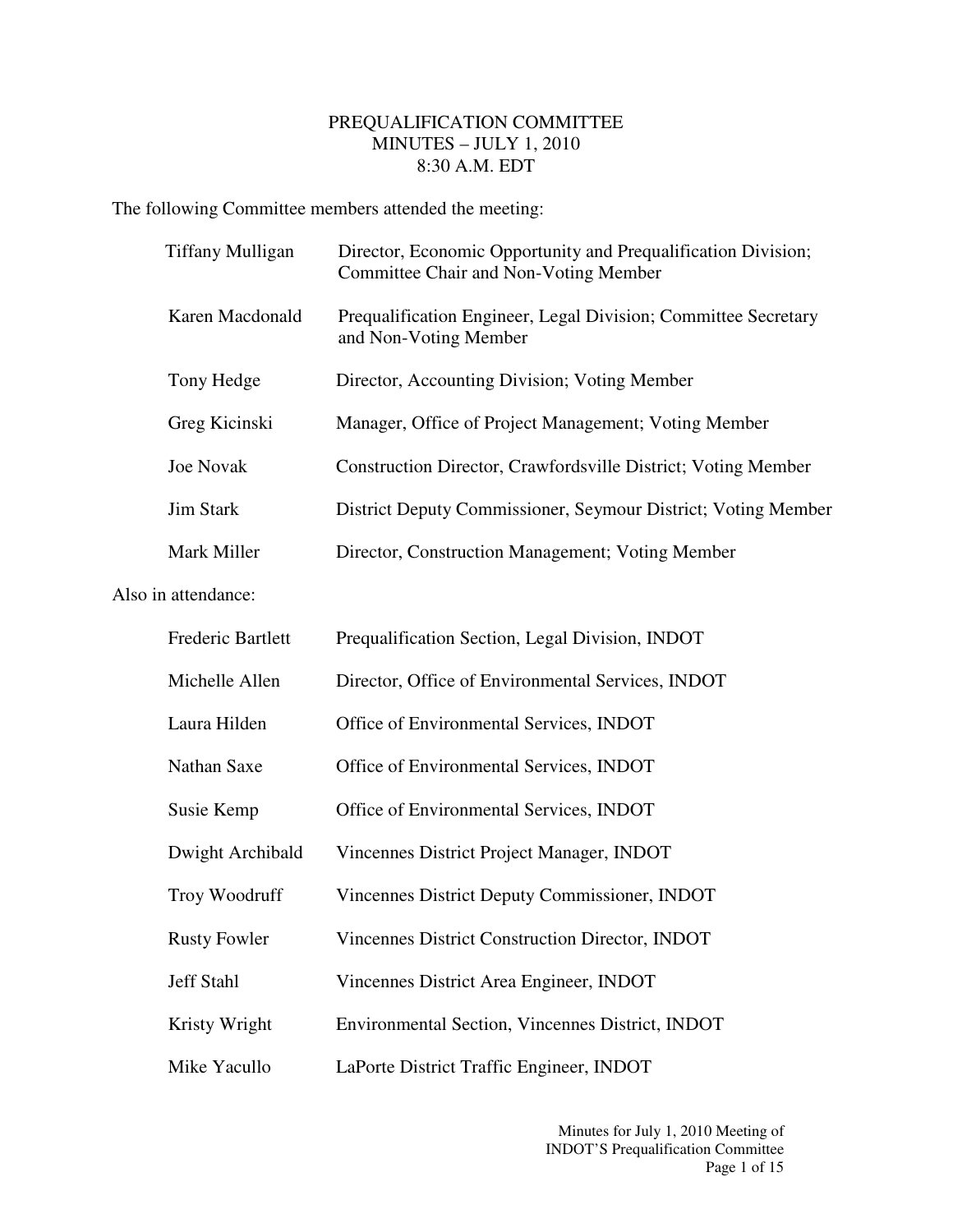| Jennifer Jansen        | Attorney, Legal Division, INDOT                  |
|------------------------|--------------------------------------------------|
| Joan Widdifield        | <b>Contract Administration, INDOT</b>            |
| Paul Berebitsky        | <b>Indiana Construction Association</b>          |
| Greg Rominger          | American Council of Engineering Companies (ACEC) |
| John C. Wagner.        | E. S. Wagner Company                             |
| Lewis J. Wagner        | E. S. Wagner Company                             |
| Kurt Huber             | E. S. Wagner Company                             |
| Ty Bancroft            | President, TGB Unlimited, Inc.                   |
| Gene Mann              | TGB Unlimited, Inc.                              |
| <b>Brandon Schmidt</b> | TGB Unlimited, Inc.                              |
| Randy Braun            | Office of Water Quality, IDEM                    |
| Ronald Boehm           | Office of Water Quality, IDEM                    |
| Lucy Marius            | Federal Highway Administration (FHWA)            |

\*\*\*\*

The Committee reviewed the following agenda items:

- 1. Adoption of May 6, 2010 meeting minutes
- 2. E. S. Wagner Company Follow up on performance on Contract IR-27845 in regards to Rule 5 and 401 permitting
- 3. TGB Unlimited, Inc. Performance regarding Signal Modernization and maintenance at SR 49 and CR 1100N in the Town of Chesterton
- 4. Committee Housekeeping Discussion Meeting start time and meeting room layout and location
- 5. Update on internal committee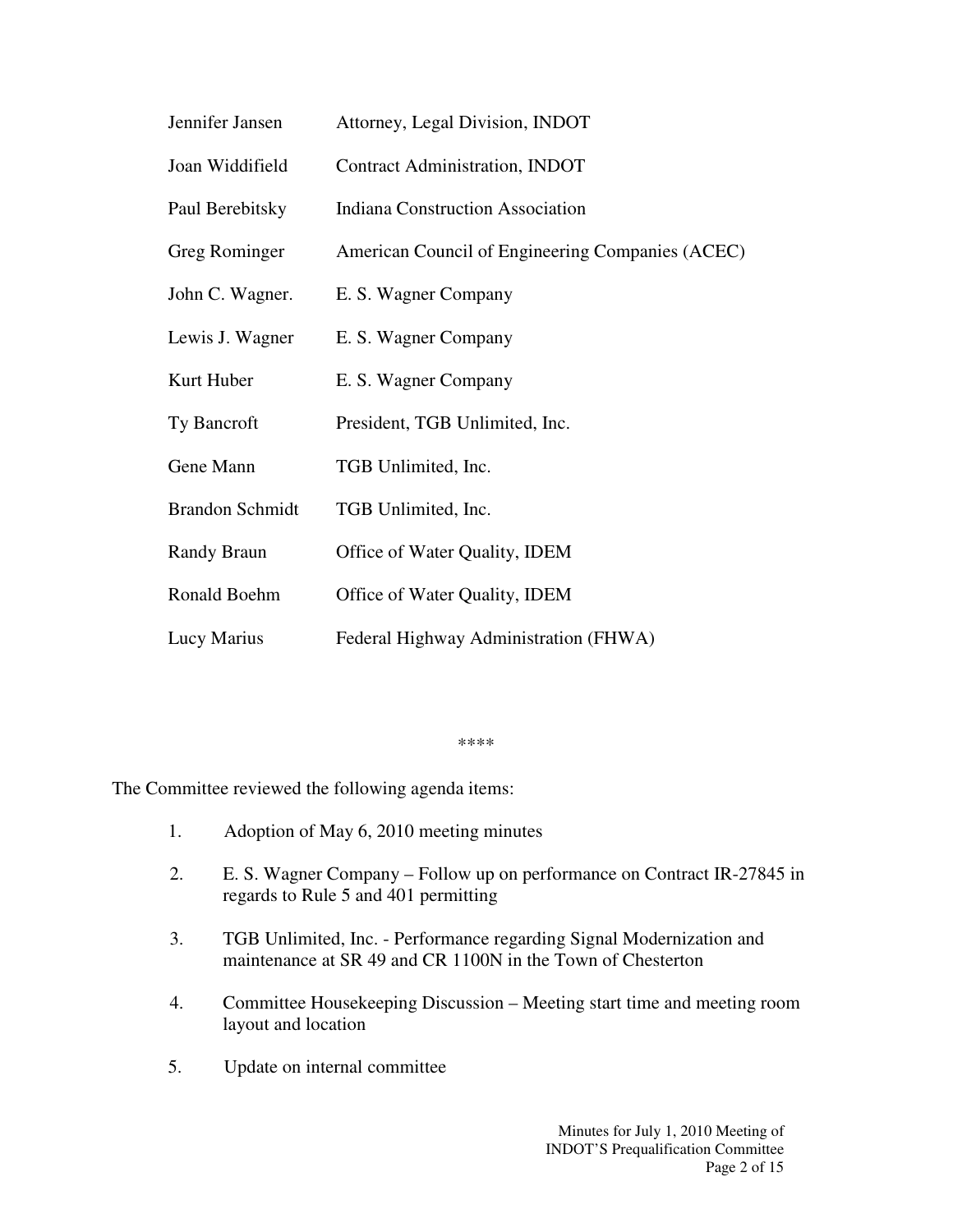## PREQUALIFICATION COMMITTEE MEETING OPEN SESSION JULY 1, 2010

 Ms. Mulligan, Committee Chair, called the meeting to order at 8:31 a.m. EDT. She facilitated introductions of all individuals present. All Committee members were present.

## 1. Adoption of May 6, 2010 Meeting Minutes

 Ms. Mulligan called for consideration of the meeting minutes from the May 6, 2010 meeting.

 Mr. Stark moved to adopt the meeting minutes from the May 6, 2010 meeting. Mr. Novak seconded the motion. All members voted in favor. Ms. Mulligan stated the minutes would be posted on the website.

2. E. S. Wagner Company - Follow up on performance on Contract IR-27845 in regards to Rule 5 and 401 permitting

Ms. Mulligan stated the discussion will start with INDOT staff presenting its information, then representatives from E. S. Wagner Company (Wagner) will have the opportunity to respond, then the item will be open for questions from Committee members, and then questions from others.

Ms. Hilden provided a slide presentation where she discussed the issues regarding the US 231 project. The Committee considered these issues at its March 4, 2010, meeting but did not take action affecting Wagner's prequalification status at that time. Instead, the Committee voted to bring Wagner back before the Committee in July to evaluate the status of the issues. Ms. Hilden explained the project involved sediment control problems, as well as Rule 5 and 401 permit violations. At the last meeting, Wagner presented information on changes to their management of erosion control implementation and oversight and admitted responsibility for not getting appropriate permits for the project's borrow and staging areas. Since that meeting, INDOT's Office of Environmental Services (OES) has taken steps to address the violations. They held a field inspection at the site on June 14, 2010 with OES, Vincennes District representatives, the Indiana Department of Environmental Management (IDEM), and Wagner in attendance.

Ms. Kristy Wright from the Vincennes District visited the site four times between March 4, 2010 and the June 14, 2010 inspection. Ms. Susie Kemp from OES attended on the April 13, 2010 site visit. The site visit interim report is included as Attachment #3 in the Committee members' packets. The interim inspection showed the project erosion control implementation is still falling short of the rules, and the site visit showed an unprotected temporary channel, a large amount of sediment under Structure #3 from the initial violation, and bleeder drains placed in several areas. The straw applied as an erosion control measure was thin.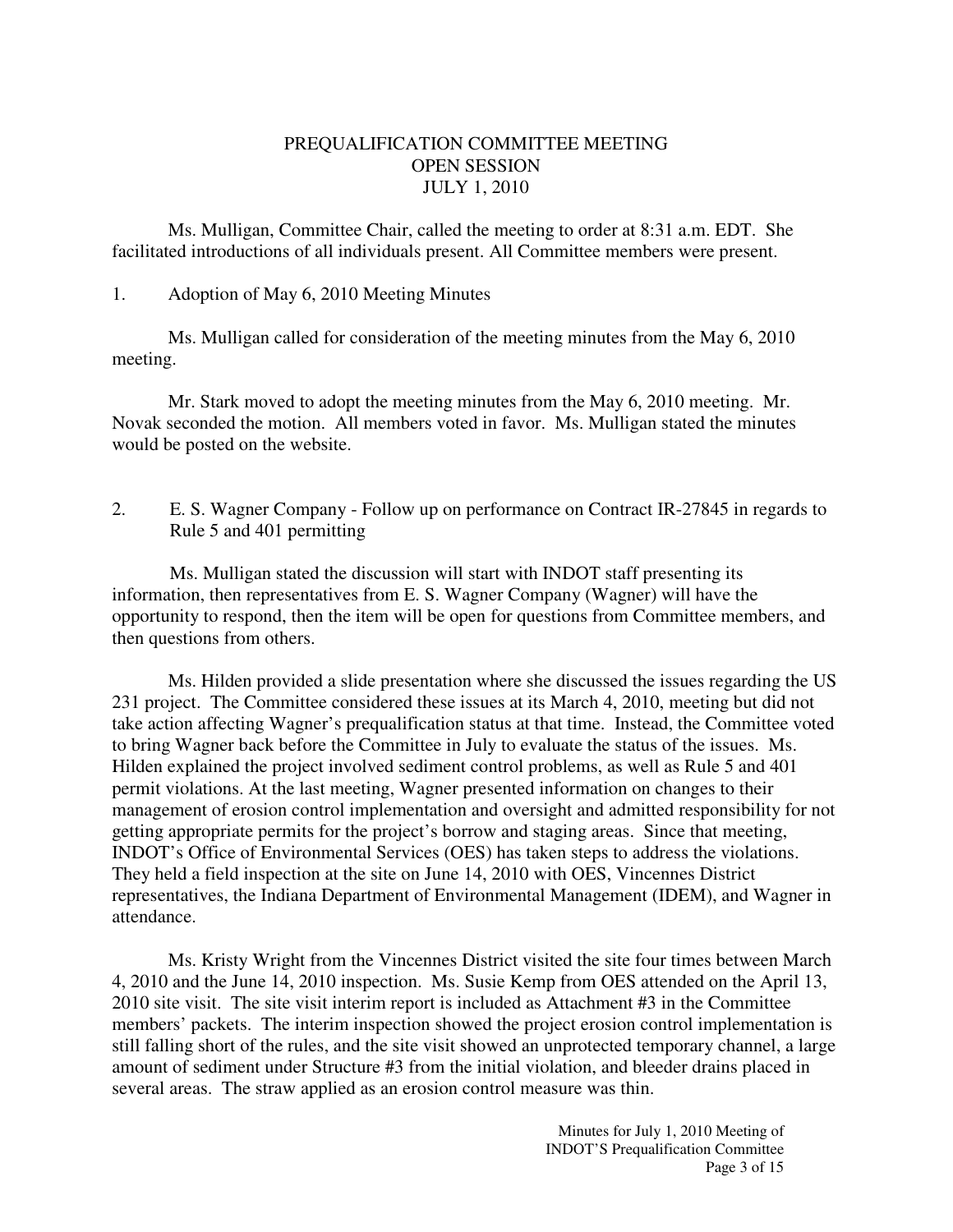Ms. Hilden stated that as of the June 14, 2010 inspection, there were still major issues where deposits are getting into the channel and berms with slope drain inlet problems choked with sediment. IDEM issued violation letters. Three items stood out that are sediment related for phase 3: a violation at Structure 16 where sediment with a gummy clay consistency has built up in the an area at a beaver dam, very little vegetation at the Chrisney Lake wetland site, and Rule 5 problems. Sequencing is important and should be a priority for the project manager.

Mr. Hedge asked about the follow-up and routine check up reports that were included in the Committee members' packets.

 Ms. Hilden stated the two reports are for two different locations. The difference between the two evaluation reports is the mainline inspection was a follow-up and the off-site routine inspection was new.

 Mr. Novak asked if the sediment shown on the slides was new or original since the last Prequalification Committee meeting.

Mr. Saxe answered the sediment was the original sediment.

Mr. Novak asked if restoration efforts had started.

Mr. Saxe stated no, INDOT and IDEM are still evaluating options.

 An INDOT district representative asked about placing erosion control measures in waters of the U.S. They asked if the erosion control plan was reviewed by OES.

 Ms. Allen replied that erosion control measures can be placed in waters of the U.S. depending on the sequencing. In the case of a stream relocation, erosion control measures are necessary; however, prior to the water being energized through the new location, the measures need to be removed.

 The INDOT district representative stated that OES had told them the sequencing is up to the contractor.

Ms. Allen replied that it is up to the contractor.

 Ms. Kemp replied that the original erosion control plan is based on the best judgment during the design phase and to establish pay items; however, it is subject to change based on the sequencing of the project. Erosion control measures can be placed in waters of the U.S., but a permit is required. The erosion control measures have to be monitored throughout the project and especially after a rain event. The contractor should alter the plan as the project changes.

 Mr. Wagner stated that the stream classified as waters of the U.S. was adjacent to County Road 1250 North. The plan did not originally specify a check dam. Water gets trapped in a lot of areas. This is a coal mine area, and there are unstable, unconsolidated soils that were placed

> Minutes for July 1, 2010 Meeting of INDOT'S Prequalification Committee Page 4 of 15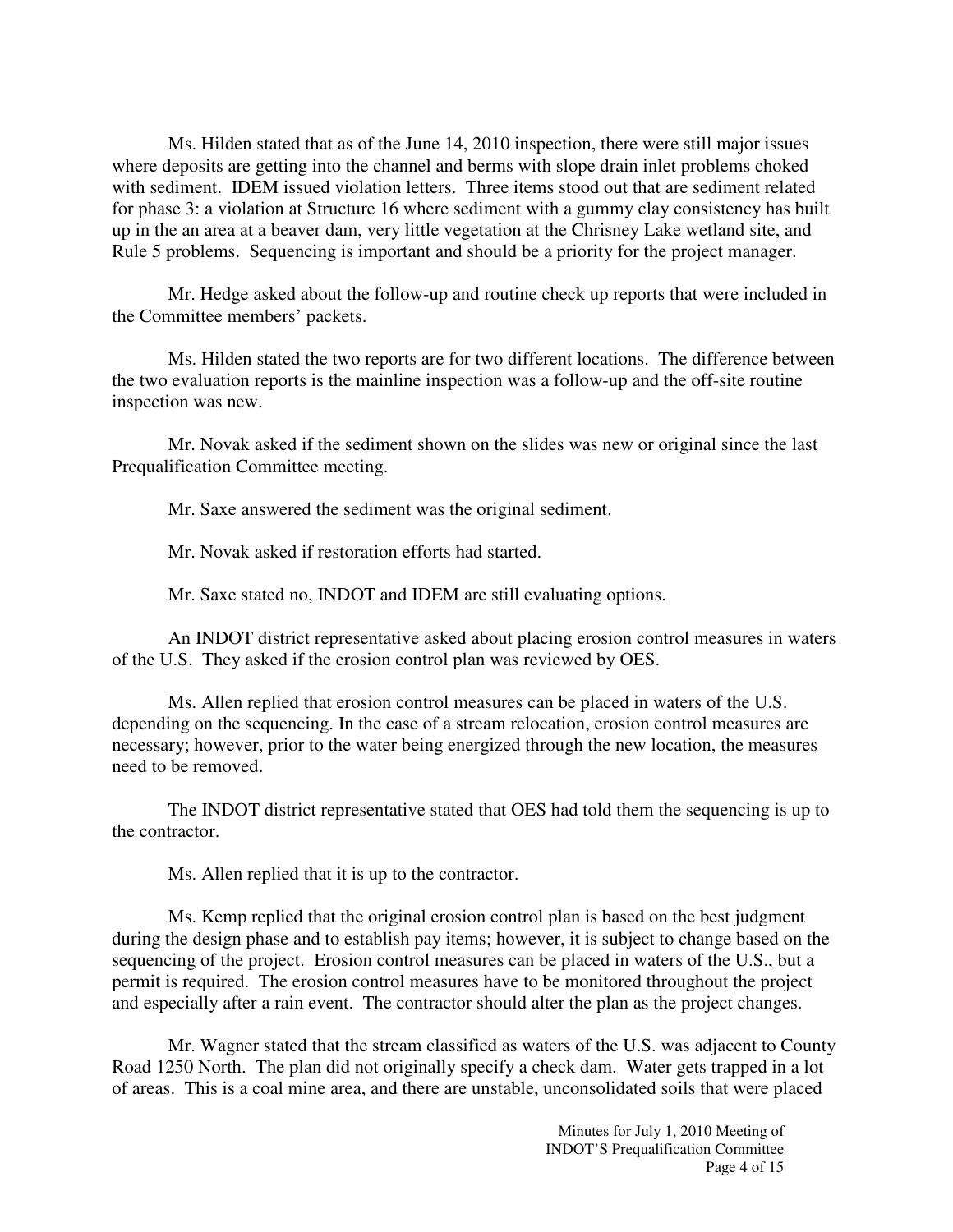during mine reclamation efforts. A check dam was placed temporarily and erosion is also being caught by another adjacent structure. There was a rain event on the Saturday before the Monday, June 14th field inspection, but Wagner has taken additional measures since the inspection.

 Mr. Archibald stated that riprap was placed in the ditch. There is a second check dam near the gas line just left of this structure. It's a no man's land until the gas line is taken care of. It was left in during the construction. Wagner is still education their people.

 Mr. Wagner stated that it is a tough location and not much can be done. The gas line has been taken care of.

 Mr. Wagner addressed another picture stating that there were not berms, but spoils from trenching for underdrains.

 Addressing another photo, Mr. Wagner stated their foreman did not place sediment control at this location during this phase. The foreman's logic was that the permanent ditch was already placed.

Addressing one photo Ms. Kemp asked if it showed a bleeder ditch.

 Mr. Archibald stated that they have had green box talks with employees about cutting bleeder ditches. He also stated that Wagner is bending over backwards to educate their employees.

 Mr. Wagner replied the bleeder is not dumping directly in to a basin or waters of the U.S. It is trapping the silt. The bleeder drain was shown in slide 4. He stated at any particular time a structure can be out of compliance.

Ms. Mulligan stated this would be a good time from Wagner to present their response.

 Mr. Wagner stated that he agrees there was one area mentioned in the IDEM inspection report that was not handled correctly. The bleeder ditches through the berms are in an area of ongoing construction. He stated they should be OK because there are other measures in place. There was one area that has been repaired.

 Addressing Item #3, Mr. Wagner stated at County Road 200 East, there was a farmer's driveway that had to be left in place; the farmer works his field right up to the driveway and there were drainage issues there before the project started. The photo on page 4 shows a small riprap area, which is the structure at the farmer's driveway.

 Mr. Wagner addressed Item #4 stating the size of the check dam was increased at IDEM's recommendation. There is not offsite discharge at this location now.

 Mr. Wagner addressed Item #5 stating it is the area of the gas line relocation. He stated this is not a wetland area but instead is vegetated and stabilized.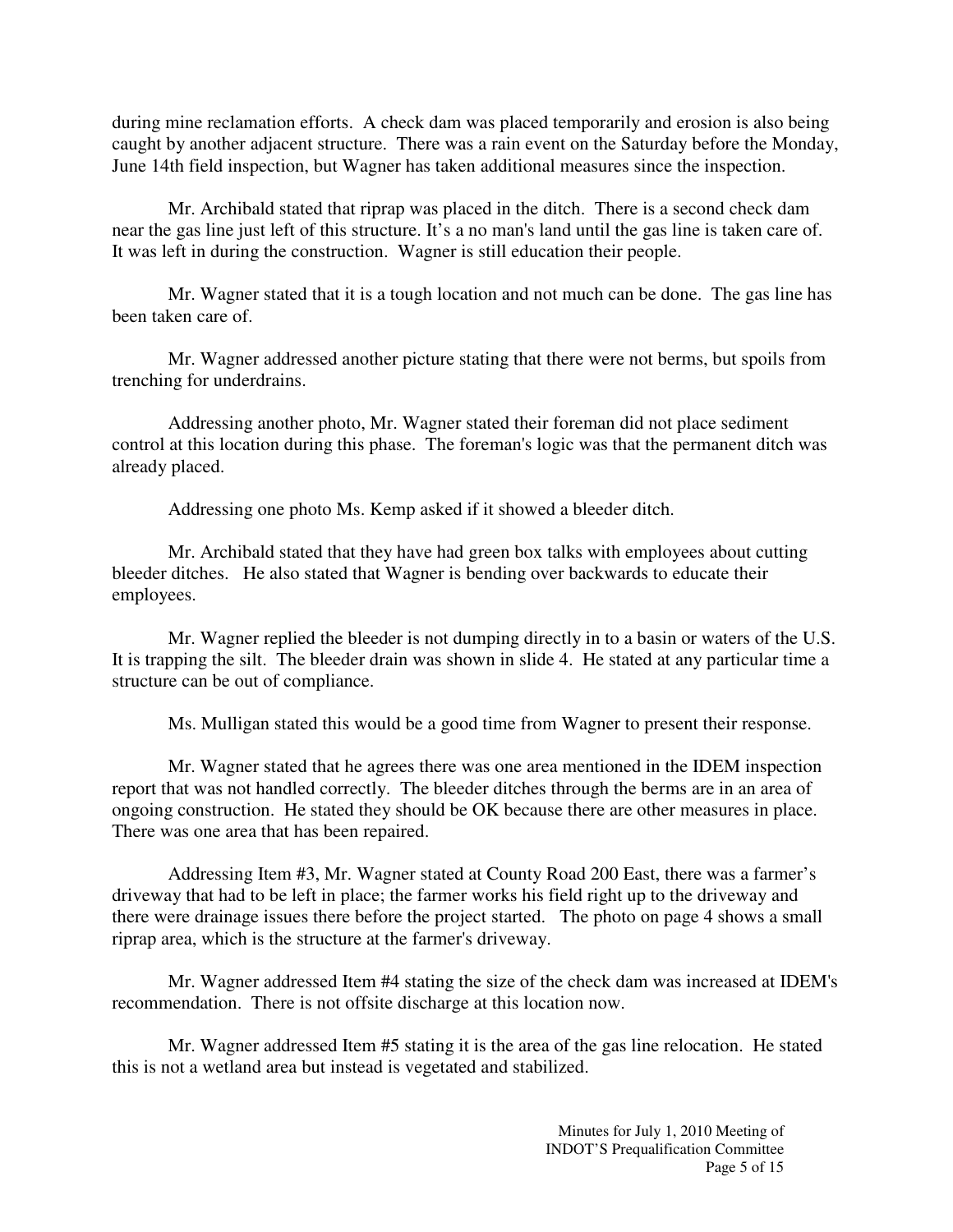Mr. Archibald agreed that it is not a wetland. It had been a wetland, but it was relocated. The area is between the mainline and a frontage road.

 Mr. Wagner stated this was one of the waste areas that was not permitted. They used a 20 inch line on top of the ground to divert water until the structure could be built.

 Mr. Wagner addressed Item #8 stating their subcontractor placed the seed and mulch per the application rates in INDOT's specifications. The tackifier was not holding the straw in place. The subcontractor has agreed to crimp the straw in areas where equipment can reach, and they will use another tackifier in the other areas.

 Mr. Wagner addressed Item #9 stating the straw on the haul road near structure #3 does not last long due to blowing. He stated Wagner will install additional sediment traps.

 Mr. Wagner addressed pictures at structure #3 stating there are other structures upstream and the haul road is parallel to the roadway. When it was constructed, riprap was on the slopes. He stated the sediment came from the mainline sideslopes. He mentioned the difficulty of being allowed to place check dams in waters of the U.S. The haul road should act as a dam.

 Mr. Archibald stated that Jerrod Sanders of IDEM recommended to stabilize this area as is.

 Mr. Saxe stated the sediment has occurred from the rain event prior to the last Committee meeting. Natural sediment will occur, but this sediment was gunky and easily mobile and would need to be controlled. It was part of the sediment violation that carried 300 feet downstream off right-of-way. That event is why we are here.

 Mr. Saxe stated that IDEM and INDOT still have not decided whether to stabilize or remove the sediment. He stated the sediment at structure #3 is from the September 2009 rain event and not additional sediment.

 Ms. Hilden stated this should have been addressed sooner. There could be problems if it rains again. The material needs to be stabilized.

Mr. Wagner stated it is built up now and seeded.

Mr. Archibald stated that grass is growing there now.

Ms. Hilden stated it was ponding water.

 Mr. Wagner stated there is no construction activity there now. It had been disturbed by the gas line.

 Mr. Archibald stated there was a check dam in place prior to Ms. Kemp's visit in April and was not listed on her report. I was planning on having it riprapped all the way up.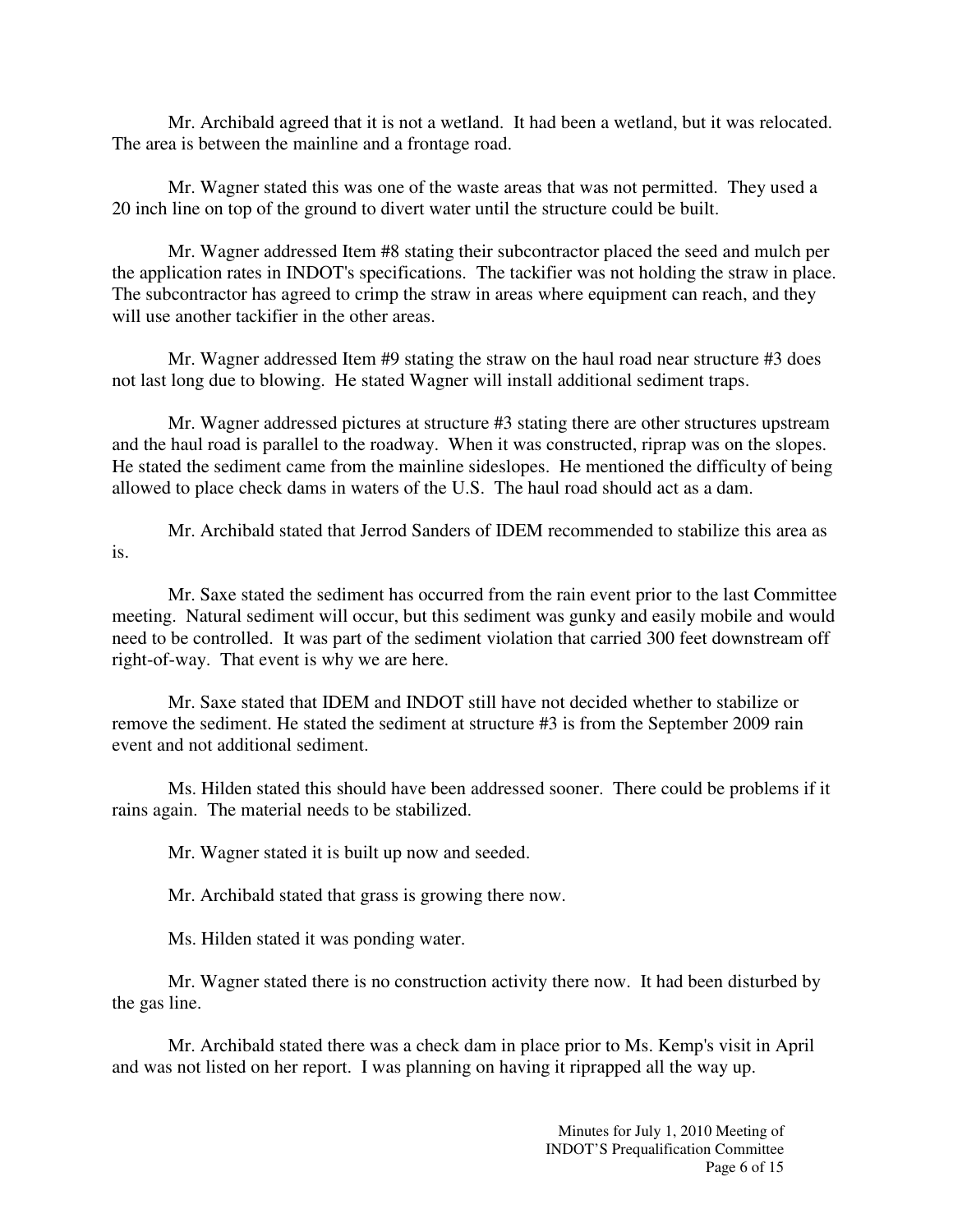Ms. Hilden asked what was done when the check dam was removed.

Mr. Archibald replied that it was left up to nature and has formed its own channel

 Ms. Hilden asked why it was not considered to move the sediment. She stated the material is suspect right now. The stability is not good, and she would not trust it

 Mr. Saxe stated that we agree problems can occur but we disagree that it is stable. There is a lot of sediment there and it is not a good material.

 Ms. Kemp stated the channel that led to the sediment would have been fine if the sediment was controlled prior to energizing the water. Again it is a matter of sequencing.

Ms. Mulligan suggested we get back on track and let Wagner finish their response.

 Mr. Wagner stated they were not aware it was waters of the U.S. Wagner began excavating with ditch checks in place. Once it was identified as waters of the U.S., Wagner began working on it, and then they were hit with 4 inches of rain

 Mr. Huber stated the 4 inch rain event was from September 2009. He stated Wagner has corrected a lot since March 4, 2010.

 Mr. Wagner addressed the last three photos in their response packet. The area is at the southern end of the project. Diversion berms and three slope drains with riprap were used. Water would have to go through three erosion control measure before entering the waters of the U.S. He stated Wagner was written up for wrong placement of sediment traps. They placed them at the bottom and not the middle of the slope. They were still building the embankment, and they planned to relocate the traps. He stated he feels the violation was unfounded.

 Mr. Archibald stated the measure was placed in a horse shoe, which is above the standards.

 Mr. Louis J. Wagner stated in closing, it is important to note that Wagner had a poor interim CR-2 and violations that brought Wagner to the Committee on March  $4<sup>th</sup>$ . They have had a huge turnaround. The CR-2 is now at plus 14, which was a 19 point turnaround. It is a very difficult site, and the material is erodible. The site was not restored back with the mining reclamation.

 Mr. John C. Wagner stated the Chisney Lake sedimentation is an ugly problem following the 4 inch rain event. Wagner believes that erosion control plan is based on a two year rain event, which would not have handled the rain that occurred in September 2009. Erosion control measures should probably be designed for a 10 year event. Wagner's field management has devoted John Bates full time as erosion control inspector. The timing is unfortunate that we had the rain and then an inspection on June 14, 2010. Wagner only had 48 hours to fix the problems and that should be taken into consideration. Kris Hamilton has been added to Wagner's staff as a full-time erosion control manager. He will handle permits. As a company Wagner has taken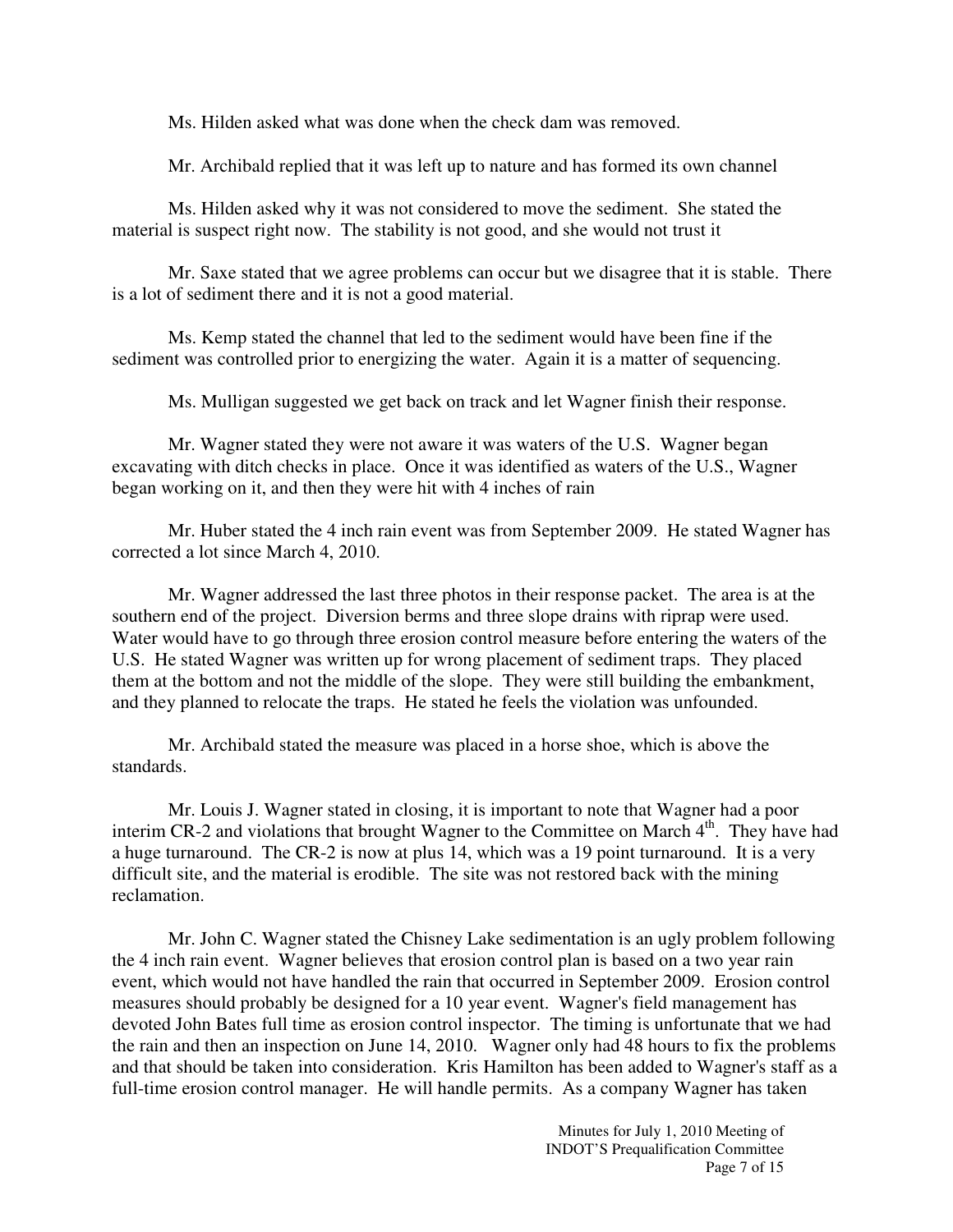steps to correct things. Contractors need to partner with INDOT and IDEM on erosion control. With erosion control on a highway project, the situation changes daily. Go to any site on any day and there is always a potential for violations.

Ms. Mulligan asked if there were any questions from Committee members.

 Mr. Kicinski stated the Committee is limited on what we can do. We can reduce Wagner's capacity to do business with INDOT. We want to move forward. We want companies to do well and perform well in Indiana. Wagner acknowledged that there were violations. We need to consider what corrections need to be made and move ahead. This applies to all projects, because projects are dynamic and it requires good communication with district and all parties involved. Everyone is working to get to that point. Unless we feel Wagner is not working to correct the issues, we should not take action affecting Wagner's prequalification status. There has been a big turnaround on the CR2's to make this project right.

 Ms. Mulligan stated she is encouraged to hear that steps have been taken to correct the issues. It is not a waste of time to be here before the Committee because the Committee takes these issues seriously. It sounds like progress has been made.

Mr. Kicinski stated the problem at Chrisney Lake still needs to be remediated.

 Ms. Mulligan asked if Wagner is addressing outstanding issues. She asked if there were any new issues in addition to any outstanding original issues.

 Mr. Saxe stated that the main thing is that we are working to solve problems on a regular basis. We have noticed an increased improvement. The greenbox talks are an excellent idea. Ms. Kemp works with the districts and contractors on a regular basis.

Ms. Hilden asked if Wagner's CESSWI inspector was at the site daily.

Mr. Wagner responded yes, they have two inspectors.

 Mr. Kicinski asked if Wagner is having problems with erosion control on any other INDOT projects.

 Ms. Hilden replied that Wagner is the grading subcontractor on the US 31 project in Marshall County. There are some violations. Primco is the prime contractor.

 Mr. Kicinski stated that the Committee should consider if there is a pattern of problems or if a contractor does not want to work with us to resolve the problems.

 Mr. Saxe stated there was a lack of communication with Wagner, but they have improved and have been willing to work with us.

 Mr. Stark stated the key is that Wagner is working with us. They admitted there was a lack of effort on their part in the beginning. Erosion control training is going on in the districts

> Minutes for July 1, 2010 Meeting of INDOT'S Prequalification Committee Page 8 of 15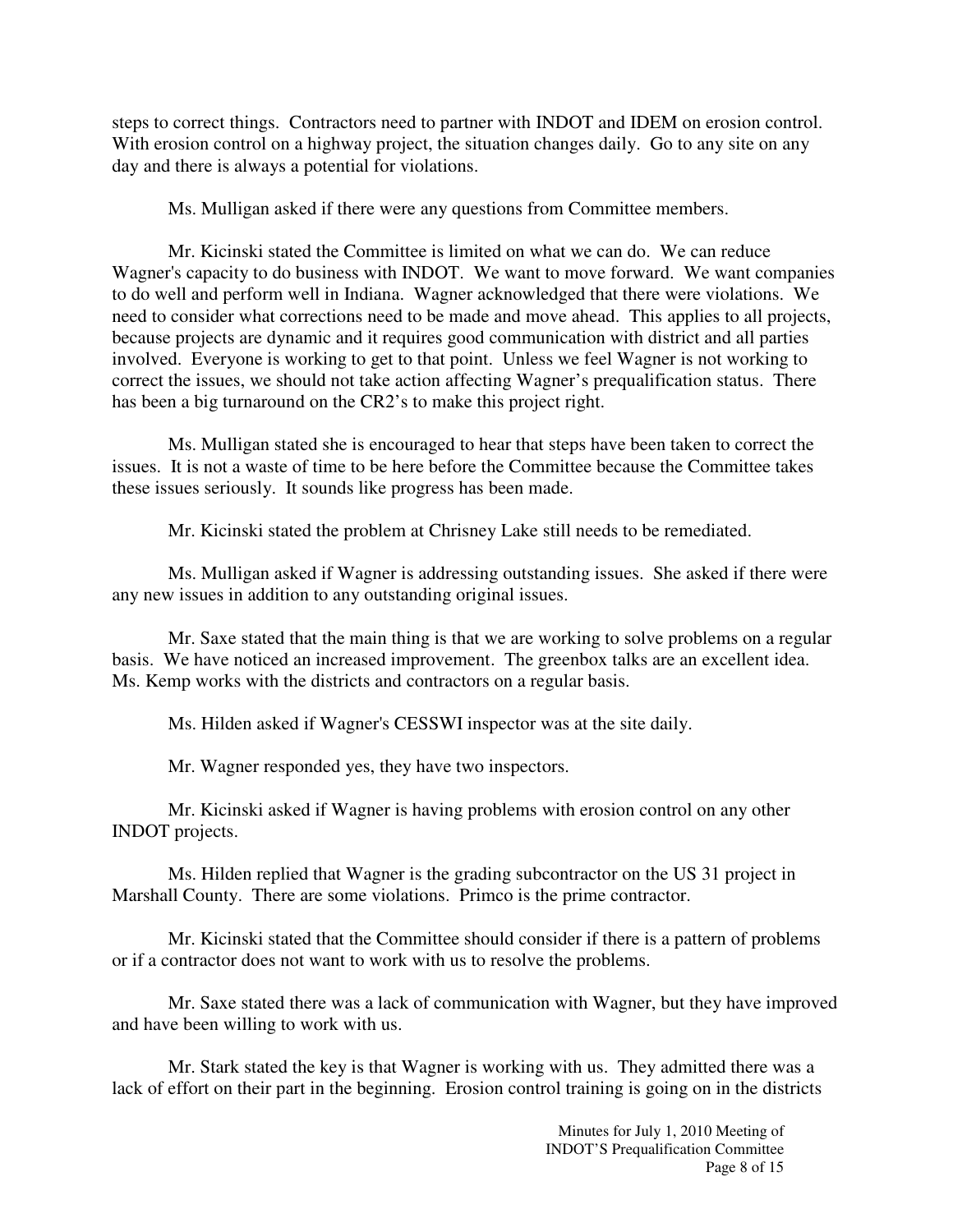now. There is an ongoing process to train key personnel on Rule 5 to have them working the job sites. We need to bring up our standard of performance. If IDEM's standard is higher than ours, then we will continue to have violations. INDOT and the contractors need to know what the rules are on the inspections and permits. This communication needs to continue.

 Mr. Hedge asked if there is a disconnect because IDEM issued violations from the June 14, 2010 field inspection.

 Mr. Miller stated there will be violations after a rain event. Our people have a lot to learn and contractors need to do a better job. Responsiveness is the key. We need to look at what they are doing to correct the violations.

 Ms. Hilden stated that OES receives the inspection report from IDEM and coordinates responses with the district. It all depends on the severity of the violation.

Mr. Stark asked if OES is satisfied with the response from Wagner.

 Ms. Hilden stated they only got the response from Wagner yesterday. They have not had time to digest it. Ms. Kemp and Ms. Wright would need to review what was received

 Mr. Saxe stated he is happy with the response in several areas. Any recurring violations would be a problem.

 Mr. Wagner stated that Rule 5 is a methods-based specification but should be performanced based. Some violations are cited on the methods used.

Mr. Saxe stated that this discussion has come up many times.

Mr. Wagner stated that performance based specifications have better results.

 Mr. Novak stated that the law on Rule 5 is performance based, but INDOT set it up as method based to make it biddable.

 Mr. Stark stated that he is satisfied Wagner has taken the steps to work with INDOT. They have become a poster child for their effort and willingness to restructure their operations to address erosion control issues. There was the complexity with the rain events.

Ms. Mulligan called for a motion.

 Mr. Stark moved that the Committee not take action affecting Wagner's prequalification status.

Mr. Hedge seconded the motion.

All Committee members voted in favor.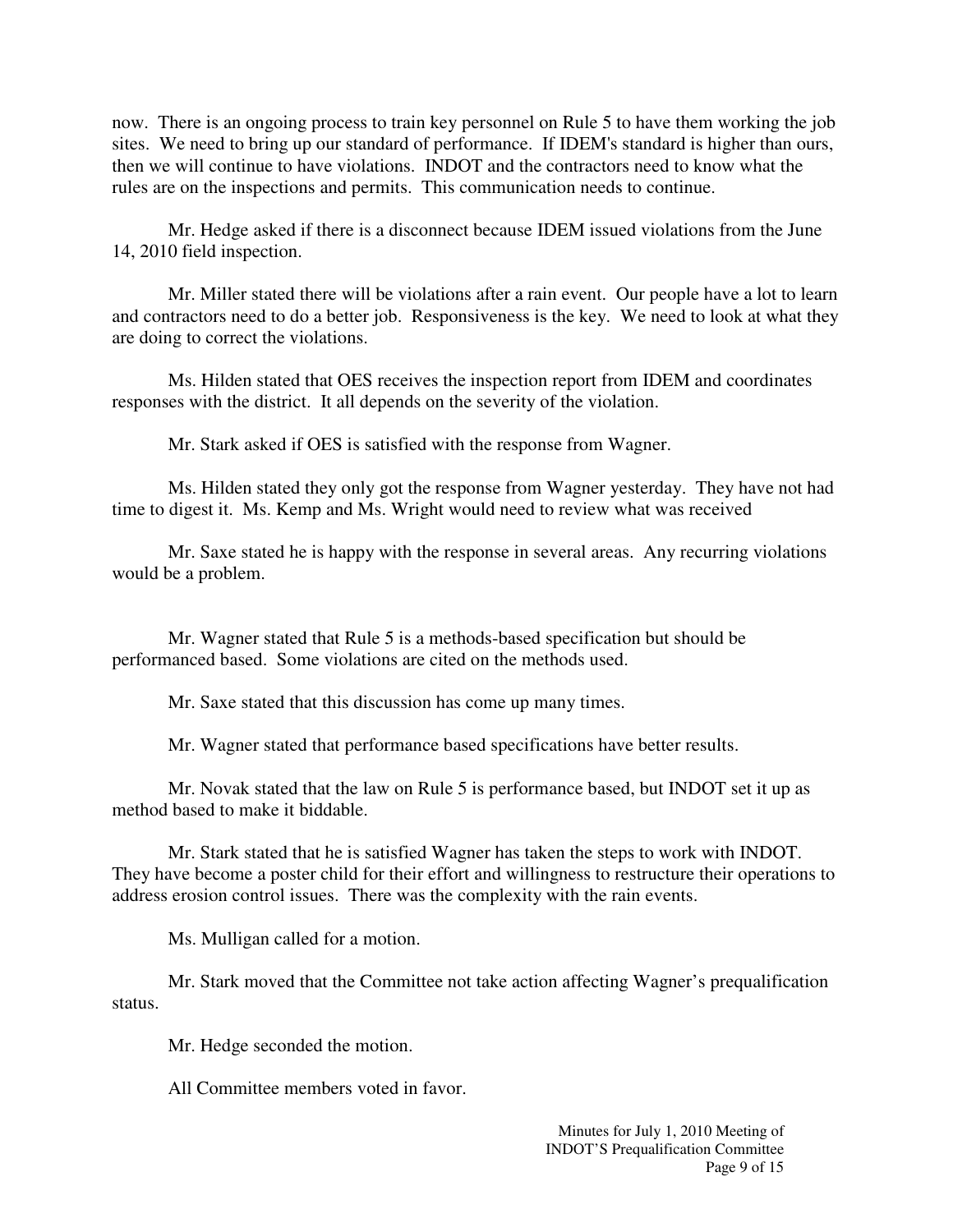Mr. Kicinski stated he expects Wagner to make the effort on other projects too.

 Ms. Mulligan thanked Wagner representatives for attending the meeting and noted they will receive a follow-up letter in the mail after the meeting. She noted the Committee's decision does not preclude INDOT from calling Wagner back before the Committee for future issues.

The Committee took a break at 10:30 a.m. and reconvened at 10:36 a.m.

3. TGB Unlimited, Inc. - Performance regarding Signal Modernization and maintenance at SR 49 and CR 1100N in the Town of Chesterton

Ms. Mulligan stated that INDOT will present the issue, then TGB Unlimited, Inc. (TGB) we be allowed to respond, and then the item will be open for questions.

Mr. Yacullo, LaPorte District Traffic Engineer, handed out additional information, including: 1.) an email from Jessica Kruger, LaPorte District Traffic Systems Engineer, 2.) Pre-Phase Site Construction meeting minutes prepared by DLZ Indiana, Inc., and 3.) a call log. He reported that there were problems with the signal modernization at SR 49 and CR 1100N in the Town of Chesterton. The project was a local project and did not involve federal funds, so it was not let by INDOT. G. E. Marshall, Inc. (Marshall) was the prime contractor and TGB was a subcontractor on the project. INDOT is the owner of the signal. Mr. Yacullo stated that INDOT informed TGB and Marshall at a pre-construction meeting that the signal would be maintained by TGB thoughout the length of the project until the signal was returned to the permanent operation phases.

The e-mail from Ms. Kruger indicated that during the first phase of the project, the left turn signal was bagged, which caused problems with traffic on that leg. Phasers and wiring may have not been maintained in the cabinet to control the signal. Mr. Yacullo stated that INDOT helped with an early problem, which may have led to a misunderstanding of who would be responsible for the cabinet. INDOT expected TGB would handle all trouble calls.

Mr. Yacullo reported that several trouble calls came in on this signal. Most of the trouble calls indicated the signal had gone to flashing mode. The LaPorte District dispatcher noted in the call log on April 30, 2010 that TGB advised that they were not to be called for malfunctions at the signal per direction from the Town of Chesterton. An entry in the call log on May 8, 2010, indicates that TGB was asked to respond to a trouble call and Mr. Bancroft informed the dispatcher there was a load switch problem and TGB did not have the part.

Mr. Yacullo stated that in the DLZ meeting minutes, item #6 states that Bancroft would be responsible to maintain signals. The Town of Chesterton engineer questioned it originally, but the minutes cleared it up. Mr. Yacullo stated that TGB was to maintain the signal, and they did not.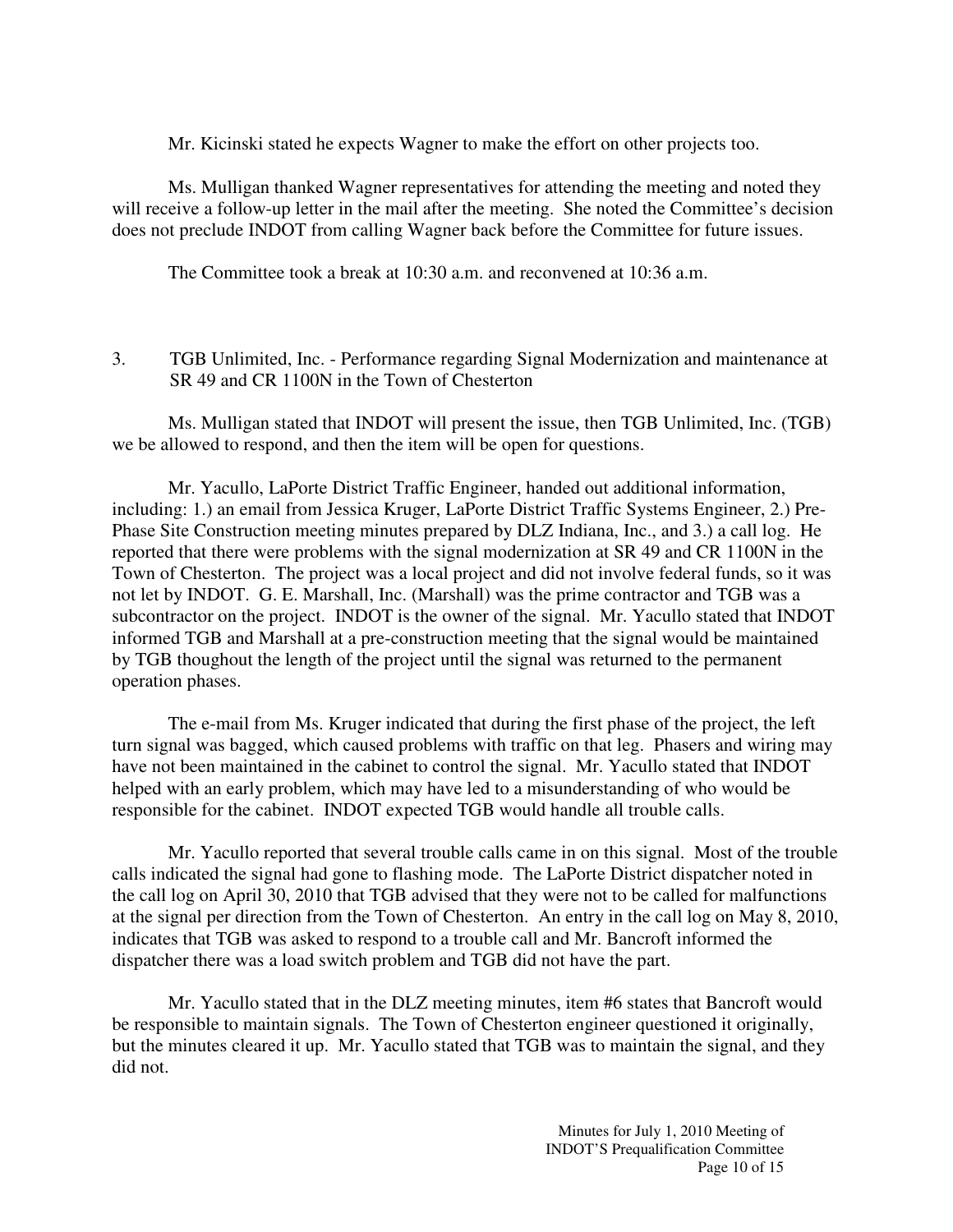Mr. Yacullo stated the reason TGB was asked to come before the Committee is because INDOT wants them to be responsive. He stated that TGB indicated there was a load switch problem and they did not carry the part, but it is a very basic key component and should have been available. An INDOT technician came out to resupply the switches; however, it did not work and TGB had to come back out to repair the signal.

Mr. Bancroft responded that Andy Costello of INDOT informed TGB early on in the project to stay out of INDOT's controller cabinet. He stated it was several months later that he received a response providing directions to TGB. On the trouble calls, one time a technician from Bancroft went out and Mr. Bancroft went out twice. He stated he wouldn't know what to do with the switch. He is an electrician, and it is not something TGB could have fixed. He stated he went out seven times on trouble calls when they were informed it was flashing. On several of those occasions, the problem was not occurring when he arrived. If there was something TGB could have fixed, they would have fixed it.

Mr. Bancroft stated the malfunctions were due to a power problem. He stated that NIPSCO would not take a repair call from TGB because they were not the owner of the signal. INDOT would have to call NIPSCO for the repair. Once INDOT took over, NIPSCO replaced the power supply within a few days.

Mr. Miller stated that if the power problem needed to be called in by INDOT, TGB should not hesitate to call INDOT to ask for help.

Mr. Yacullo stated he was unaware of the instructions Mr. Costello gave TGB. Mr. Costello stepped down as supervisor. There was no one in that position for several months. Mr. Yacullo stated the problems probably occurred due to a drop in the voltage. He admitted it was a power issue in the end. He stated that TGB was responsible for the signal and should have responded to trouble calls. As soon as TGB knew it was a power problem, they should have asked the district traffic office to call NIPSCO.

Mr. Bancroft stated there is a log of 24 visits from INDOT. He said TGB received compliments from DLZ on doing this when it was not their job. He stated INDOT took 47 days to respond to an email from TGB questioning who was responsible for the maintenance of the signal. He stated he was told specifically to stay out of the cabinet, and he does not have any paperwork to the contrary.

Mr. Yacullo stated the minutes from the pre-construction meeting in February indicate that TGB will maintain the signals.

Mr. Stark asked if TGB received the minutes from the February meeting.

Mr. Bancroft replied yes, but asked for clarification of what it meant. The Town of Chesterton representative said to stay out of the cabinet.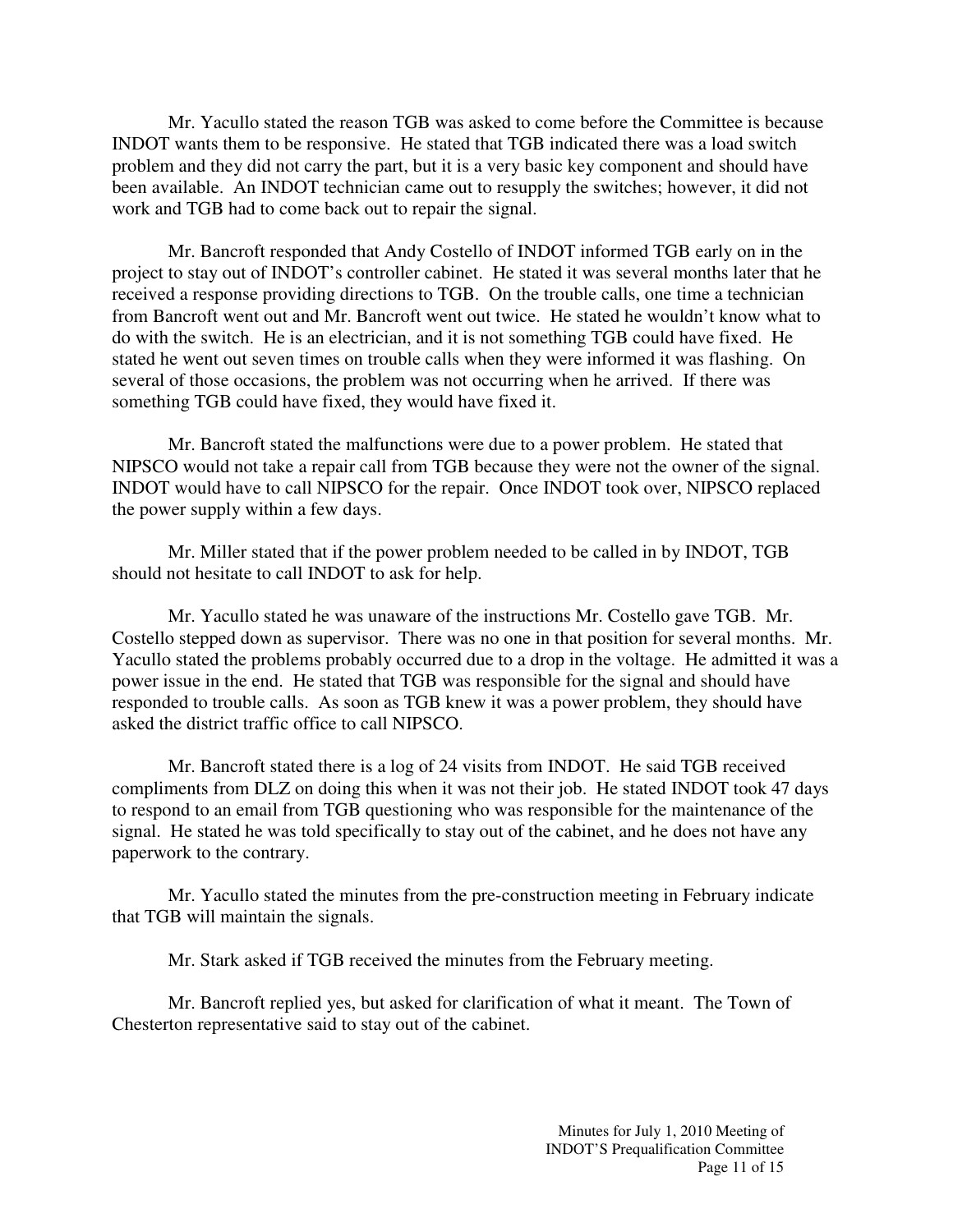Mr. Yacullo stated that Ms. Kruger has been on maternity leave for the past several months, and Mr. Costello is no longer in his position. He apologized for any lack of communication.

Mr. Stark asked if DLZ provided construction inspection for the project.

Mr. Novak responded yes, DLZ did the design and inspection.

Mr. Bancroft stated TGB was told to stay out of the cabinet by Mr. Costello.

Mr. Yacullo stated that it appears that there was not a clear expectation that TGB would maintain the cabinet. INDOT should not have problems with subcontractors maintaining the cabinet as long as they do not adjust the signal timing. Apparently there was conflicting communications.

Mr. Bancroft stated that he can only bid on what DLZ provided. There is no pay item for maintaining the signal. TGB does not want to be responsible for a signal that INDOT has worked on. He suggested there should be a date range defined as to when the contractor is responsible for maintenance. There may also be an insurance issue.

Mr. Miller asked if TGB has done any other work for INDOT and if there were any CR-2's on file.

Ms. Mulligan replied no, there were no CR-2's in TGB's file. G.E. Marshall provided a letter with praise for TGB's work, which was included in the Committee members' packets.

Mr. Miller stated we should have a CR-2 on file from the district.

Mr. Bancroft asked what is a CR-2.

Mr. Miller replied it is a contractor rating form.

Mr. Yacullo stated the issues on this project came to light from the trouble calls that came in.

A TGB representative stated they went through the punch list, and it looked worse that it really was. When they went on a trouble call, the signal was not malfunctioning. Once it malfunctioned while they were there, then they were able to fix it.

Ms. Mulligan stated that it sounds like communication and responsiveness were the problems.

Mr. Hedge stated that it sounds like there was a major lack of communication. Marshall should be involved as the prime.

Ms. Macdonald asked how long TGB has been in existence.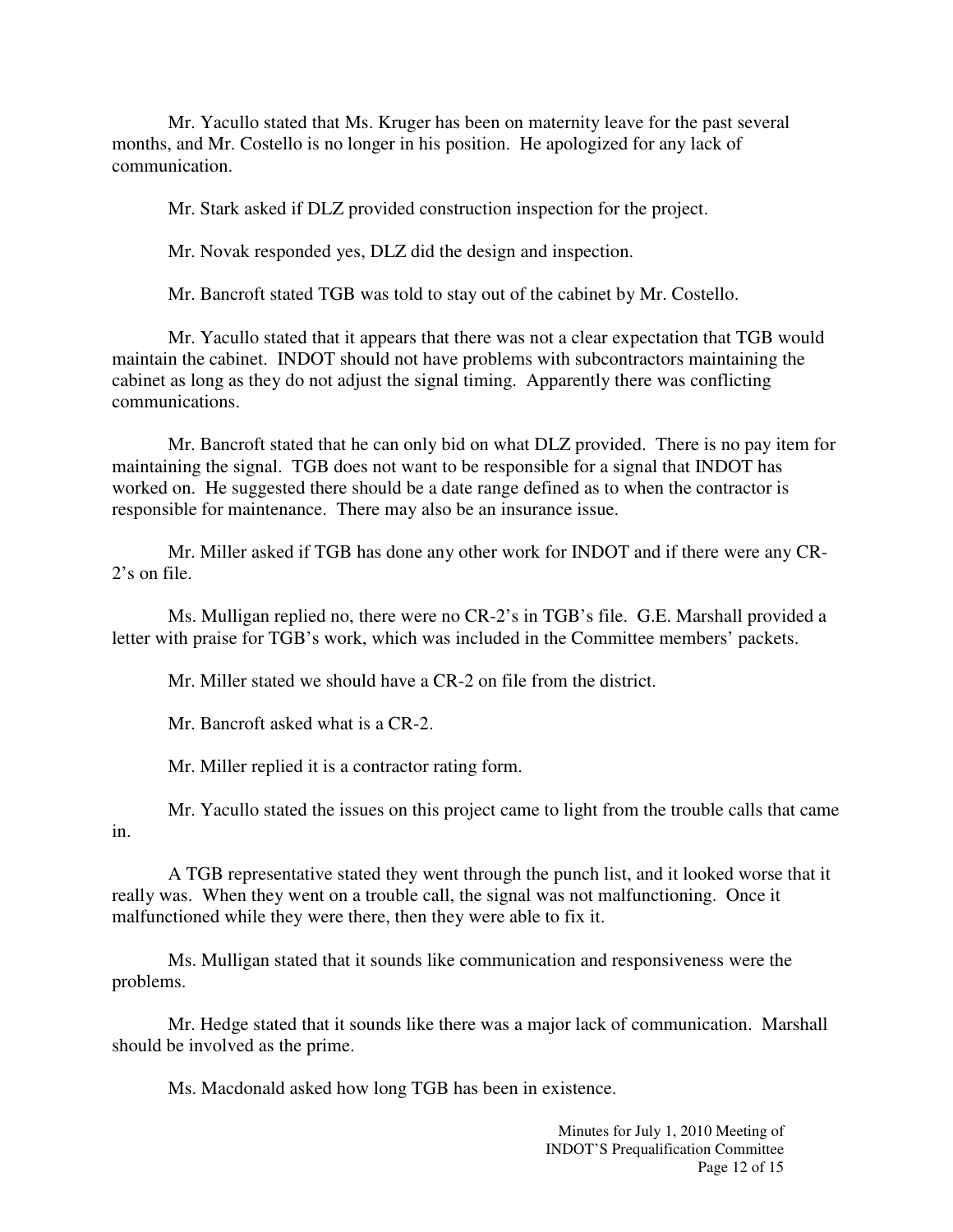Mr. Bancroft replied TGB has been in existence since 2005 and prequalified since 2007.

Ms. Macdonald asked if TGB was a split from Bancroft Electric and if TGB does business as S/T Bancroft.

Mr. Bancroft replied yes to both questions.

Ms. Mulligan asked if the doing business as name is listed in the prequalification file.

Ms. Macdonald replied yes, on the CR-1 the name is listed as TGB Unlimited doing business as S/T Bancroft.

Mr. Hedge asked if it is appropriate to bring a contractor before the Committee when the project was not let by INDOT.

Ms. Mulligan replied yes, INDOT's rules allow us to consider these issues.

Mr. Hedge mentioned that on projects let by INDOT the responsibilities are specified. He asked if it is unusual for a project on a state route to not be let by INDOT.

Mr. Yacullo responded that the work was on the cross street adjacent to the state road. A permit is required to do the signal modification. The permit should dictate who is responsible for maintenance of the signal.

Mr. Bancroft asked who obtains the permit.

Mr. Yacullo responded the Town of Chesterton.

Mr. Novak asked if the town got the permit.

Mr. Yacullo replied that a permit was obtained for TGB to do work in our right-of-way.

Mr. Novak stated that when the permit is requested, that would be the opportunity to request provisions be placed in the contract.

Mr. Hedge asked about release of responsibility.

Mr. Yacullo stated the procedure is to inspect the signal before relieving the contractor of maintenance. Ms. Kruger handles that. Mr. Yacullo stated that Ms. Kruger would be back at the end of the month.

 Mr. Bancroft stated TGB was not upset about going on trouble calls. They were upset when the signal was not malfunctioning when they arrived. He stated the contractor should have full responsibility for the signal during the contract.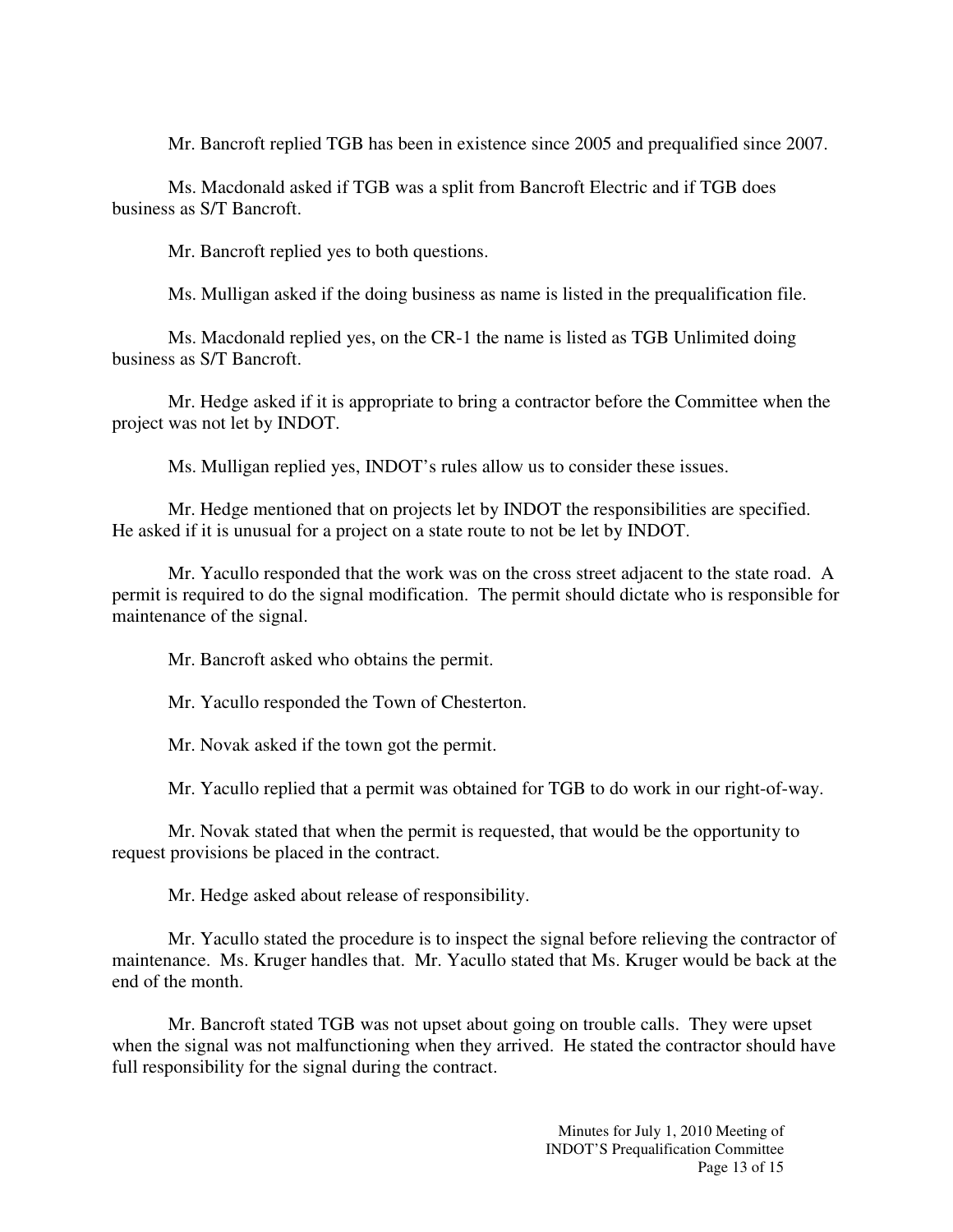Mr. Yacullo stated that as far as he knew, TGB was responsible for the maintenance and they were not responsive to the problem calls. There was a lack of attention to detail.

A TGB representative stated when they get a call, they are on it and fix it within two hours.

Ms. Mulligan called for a motion.

 Mr. Novak moved that the Committee take no action against TGB that would affect TGB's prequalification status.

Mr. Kicinski seconded the motion.

All Committee members voted in favor.

 Ms. Mulligan stated the Committee appreciates TGB and the district coming in and giving their explanation of events. TGB will receive a letter with the Committee's decision in the mail. Although the Committee chose not to take action at this time, the Committee's decision does not preclude it from taking action in the future should INDOT experience future problems.

4. Committee Housekeeping Discussion – Meeting start time and meeting room layout and location

 a.) Ms. Mulligan stated a Committee member suggested changing the room layout of the meeting so that there was one area for Committee members and another for representatives of the contractor and observers. Today's meeting was moved to room N755 to try a different layout.

Mr. Hedge suggested the Committee should consider the Indiana Government Center South building's conference center. There is an audio/visual room that is v-shaped.

The Committee members indicated they like the new layout.

b.) Ms. Mulligan stated a Committee member requested the start time of meetings be moved to a later time to accommodate attendees traveling from the districts.

Ms. Macdonald suggested starting the meetings at 9:00 instead of 8:30.

There was no objection from the Committee members.

 Ms. Macdonald stated she will revise the meeting schedule for the remaining 2010 meetings to start at 9:00 am. The meeting location will also be revised based on availability.